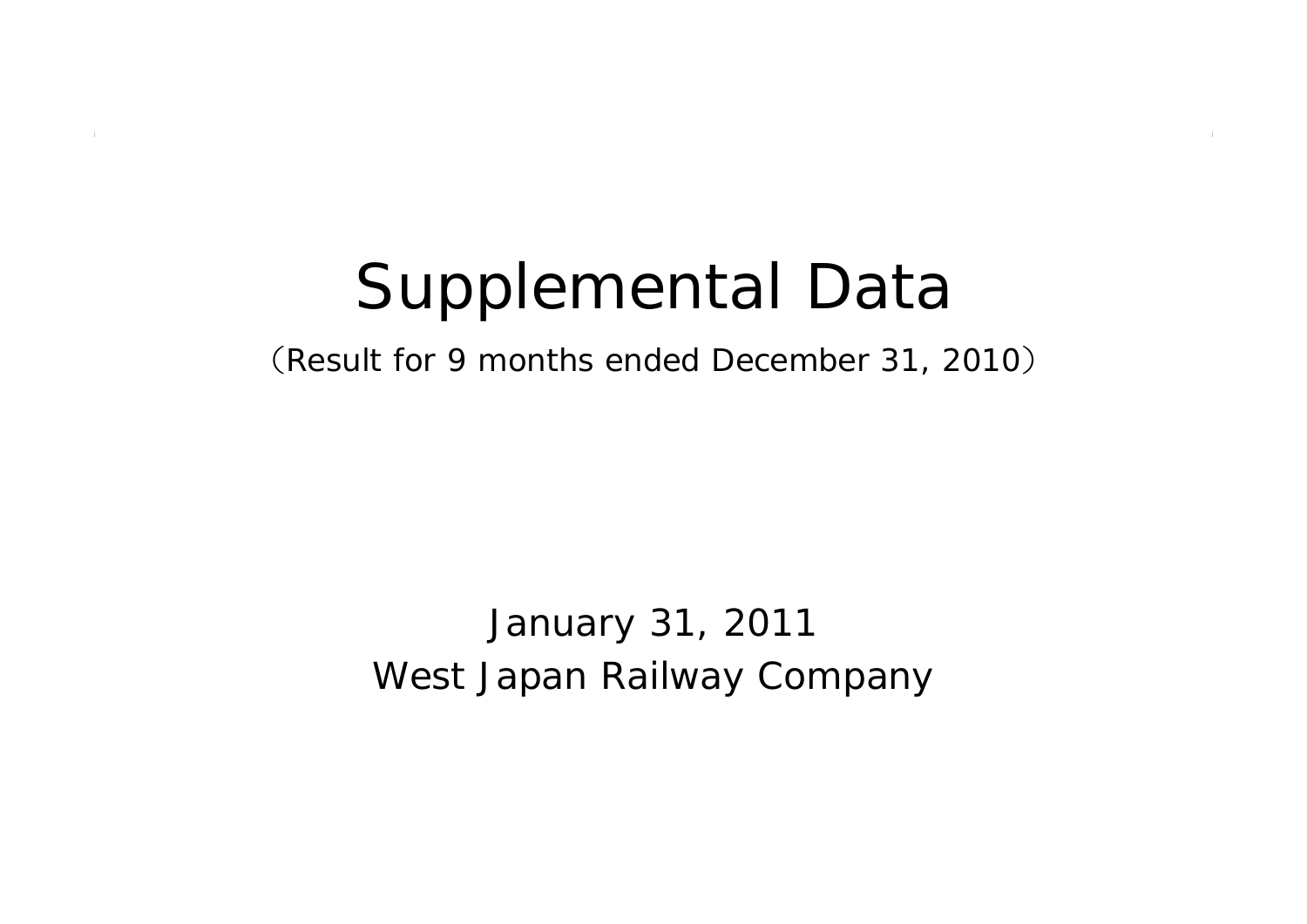## 1.Financial Highlights

|                                |                                |                                |                         |           |                         |                               |                                                     |                         |         | ¥ Billions                       |
|--------------------------------|--------------------------------|--------------------------------|-------------------------|-----------|-------------------------|-------------------------------|-----------------------------------------------------|-------------------------|---------|----------------------------------|
|                                | 9 months ended<br>Dec 31, 2009 | 9 months ended<br>Dec 31, 2010 | YOY                     |           | Year ended<br>March 31, | Forecast as of                | Forecast as of<br>Oct 28, 2010 for Jan 31, 2011 for | YOY                     |         | <b>Difference</b><br>between the |
|                                | $4/1 \sim 12/31$               | $4/1 \sim 12/31$               | Increase/<br>(Decrease) | %         | 2010                    | year ending<br>March 31, 2011 | year ending<br>March 31, 2011                       | Increase/<br>(Decrease) | %       | forecasts                        |
|                                | A                              | B                              | $B-A$                   | $1 - B/A$ | $\mathsf{C}$            | D                             | E                                                   | $E-C$                   | $1-E/C$ | $E-D$                            |
| <b>[Consolidated]</b>          |                                |                                |                         |           |                         |                               |                                                     |                         |         |                                  |
| <b>Operating Revenues</b>      | 890.6                          | 904.0                          | 13.4                    | 1.5       | 1190.1                  | 1204.5                        | 1,213.0                                             | 22.8                    | 1.9     | 8.5                              |
| Operating Income               | 72.1                           | 102.1                          | 30.0                    | 41.6      | 76.5                    | 89.5                          | 95.5                                                | 18.9                    | 24.8    | 6.0                              |
| Recurring Profit               | 47.2                           | 79.4                           | 32.1                    | 67.9      | 48.1                    | 60.5                          | 66.5                                                | 18.3                    | 38.2    | 6.0                              |
| Net Income                     | 25.7                           | 46.0                           | 20.2                    | 78.8      | 24.8                    | 34.5                          | 38.0                                                | 13.1                    | 52.9    | 3.5                              |
| [Non-Consolidated]             |                                |                                |                         |           |                         |                               |                                                     |                         |         |                                  |
| <b>Operating Revenues</b>      | 616.2                          | 625.6                          | 9.4                     | 1.5       | 816.7                   | 827.0                         | 831.0                                               | 14.2                    | 1.7     | 4.0                              |
| <b>Transportation Revenues</b> | 544.1                          | 551.8                          | 7.6                     | 1.4       | 720.0                   | 726.0                         | 730.0                                               | 9.9                     | 1.4     | 4.0                              |
| <b>Operating Expenses</b>      | 554.1                          | 537.1                          | (17.0)                  | (3.1)     | 758.2                   | 753.0                         | 753.0                                               | (5.2)                   | (0.7)   | $\qquad \qquad$                  |
| Personnel costs                | 200.0                          | 175.0                          | (25.0)                  | (12.5)    | 265.2                   | 234.0                         | 234.0                                               | (31.2)                  | (11.8)  |                                  |
| Non personnel costs            | 223.1                          | 224.8                          | 1.6                     | 0.8       | 318.6                   | 334.0                         | 334.0                                               | 15.3                    | 4.8     |                                  |
| Energy costs                   | 25.3                           | 25.2                           | (0.0)                   | (0.2)     | 33.5                    | 34.0                          | 34.0                                                | 0.4                     | 1.2     |                                  |
| Maintenance costs              | 85.4                           | 84.1                           | (1.2)                   | (1.5)     | 128.1                   | 138.0                         | 138.0                                               | 9.8                     | 7.7     |                                  |
| Miscellaneous costs            | 112.4                          | 115.4                          | 3.0                     | 2.7       | 156.9                   | 162.0                         | 162.0                                               | 5.0                     | 3.2     | —                                |
| Depreciation                   | 87.6                           | 93.6                           | 5.9                     | 6.8       | 119.9                   | 130.0                         | 130.0                                               | 10.0                    | 8.4     |                                  |
| Operating Income               | 62.0                           | 88.4                           | 26.4                    | 42.6      | 58.5                    | 74.0                          | 78.0                                                | 19.4                    | 33.3    | 4.0                              |
| Recurring Profit               | 37.5                           | 65.3                           | 27.8                    | 74.1      | 29.8                    | 46.0                          | 50.0                                                | 20.1                    | 67.8    | 4.0                              |
| Net Income                     | 23.6                           | 38.4                           | 14.8                    | 62.6      | 20.5                    | 27.5                          | 30.0                                                | 9.4                     | 45.8    | 2.5                              |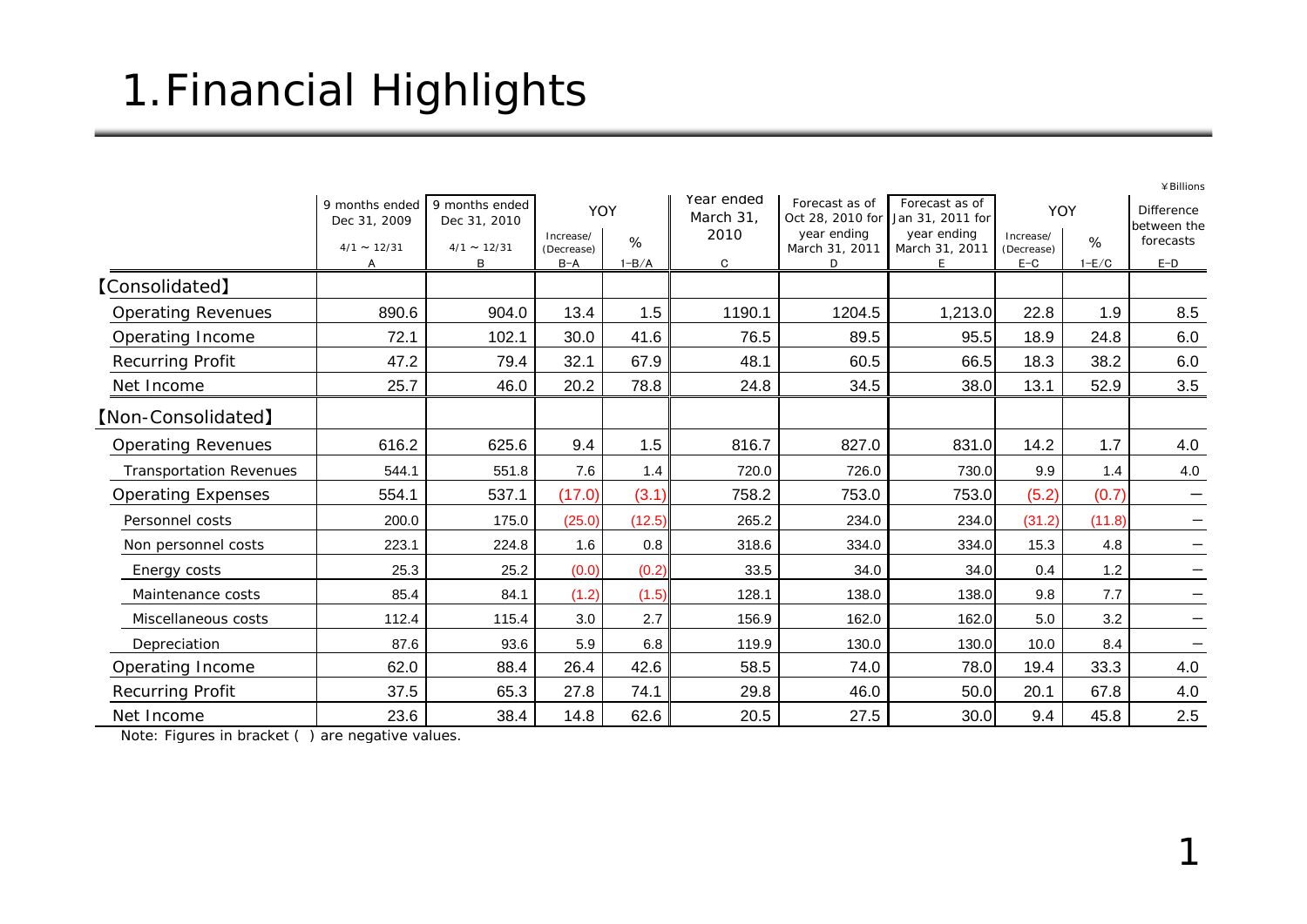#### 2.Transportation Revenues and Passenger-Kilometers

|                           |           | <b>Transportation Revenues</b><br>¥ Billions   |                    |           |                                                 |                | Passenger-Kilometers<br>Millions of passenger-kilometers |                                                |                   |           |                                                 |                  |
|---------------------------|-----------|------------------------------------------------|--------------------|-----------|-------------------------------------------------|----------------|----------------------------------------------------------|------------------------------------------------|-------------------|-----------|-------------------------------------------------|------------------|
|                           |           | 9 months ended Dec 31,2010<br>$4/1 \sim 12/31$ |                    |           | 3 months ended Dec 31,2010<br>$10/1 \sim 12/31$ |                |                                                          | 9 months ended Dec 31,2010<br>$4/1 \sim 12/31$ |                   |           | 3 months ended Dec 31,2010<br>$10/1 \sim 12/31$ |                  |
|                           | FY03/2010 | FY03/2011                                      | YOY                | FY03/2010 | FY03/2011                                       | YOY            | FY03/2010                                                | FY03/2011                                      | YOY               | FY03/2010 | FY03/2011                                       | YOY              |
| Total                     | 544.1     | 551.8                                          | 7.6<br>1.4%        | 181.5     | 186.7                                           | 5.1<br>2.9%    | 39,540                                                   | 40,088                                         | 548<br>1.4%       | 13,111    | 13,468                                          | 357<br>2.7%      |
| Shinkansen                | 237.0     | 245.7                                          | 8.7<br>3.7%        | 79.7      | 84.7                                            | 4.9<br>6.2%    | 11,243                                                   | 11,841                                         | 597<br>5.3%       | 3,825     | 4,144                                           | 319<br>8.3%      |
| <b>Commuter Passes</b>    | 6.7       | 6.8                                            | 0.0<br>1.0%        | 2.2       | 2.2                                             | 0.0<br>1.4%    | 536                                                      | 545                                            | 9<br>1.7%         | 173       | 177                                             | 2.3%             |
| Non-Commuter Passes       | 230.2     | 238.9                                          | 8.6<br>3.8%        | 77.5      | 82.4                                            | 4.9<br>6.3%    | 10,707                                                   | 11,295                                         | 588<br>5.5%       | 3,652     | 3,967                                           | 315<br>8.6%      |
| <b>Conventional Lines</b> | 307.1     | 306.0                                          | (1.0)<br>(0.3%)    | 101.7     | 102.0                                           | 0.2<br>0.3%    | 28,296                                                   | 28,247                                         | (49)<br>(0.2%)    | 9,285     | 9,324                                           | 38<br>0.4%       |
| <b>Commuter Passes</b>    | 107.3     | 106.7                                          | (0.5)<br>(0.5%)    | 35.3      | 35.3                                            | (0.0)<br>(0.0% | 17,439                                                   | 17,419                                         | (20)<br>(0.1%     | 5,647     | 5,671                                           | 23<br>0.4%       |
| Non-Commuter Passes       | 199.8     | 199.2                                          | (0.5)<br>(0.3%)    | 66.4      | 66.6                                            | 0.2<br>0.4%    | 10,857                                                   | 10,827                                         | (29)<br>(0.3%     | 3,637     | 3,652                                           | 15<br>0.4%       |
| Kyoto-Osaka-Kobe<br>Area  | 215.8     | 215.5                                          | (0.3)<br>(0.2%)    | 71.6      | 71.8                                            | 0.2<br>0.3%    | 21,387                                                   | 21,372                                         | (15)<br>$(0.1\%)$ | 7,030     | 7,061                                           | 30<br>0.4%       |
| <b>Commuter Passes</b>    | 86.5      | 86.0                                           | (0.5)<br>(0.6%)    | 28.5      | 28.5                                            | (0.0)<br>(0.1% | 14,082                                                   | 14,050                                         | (31)<br>(0.2%     | 4,571     | 4,587                                           | 16<br>0.4%       |
| Non-Commuter Passes       | 129.2     | 129.4                                          | 0.1<br>0.1%        | 43.1      | 43.3                                            | 0.2<br>0.5%    | 7,305                                                    | 7,321                                          | 15<br>0.2%        | 2,458     | 2,473                                           | 14<br>0.6%       |
| <b>Other Lines</b>        | 91.2      | 90.5                                           | (0.7)<br>(0.8%     | 30.1      | 30.1                                            | 0.0<br>0.2%    | 6,908                                                    | 6,875                                          | (33)<br>(0.5%)    | 2,254     | 2,262                                           | 0.3%             |
| <b>Commuter Passes</b>    | 20.7      | 20.7                                           | (0.0)<br>(0.0%     | 6.8       | 6.8                                             | 0.0<br>0.3%    | 3,357                                                    | 3,368                                          | 11<br>0.3%        | 1,076     | 1,083                                           | 0.7%             |
| Non-Commuter Passes       | 70.5      | 69.8                                           | (0.7)<br>$(1.1\%)$ | 23.3      | 23.3                                            | 0.0<br>0.2%    | 3,551                                                    | 3,506                                          | (4.4)<br>(1.3%)   | 1,178     | 1,179                                           | $\Omega$<br>0.0% |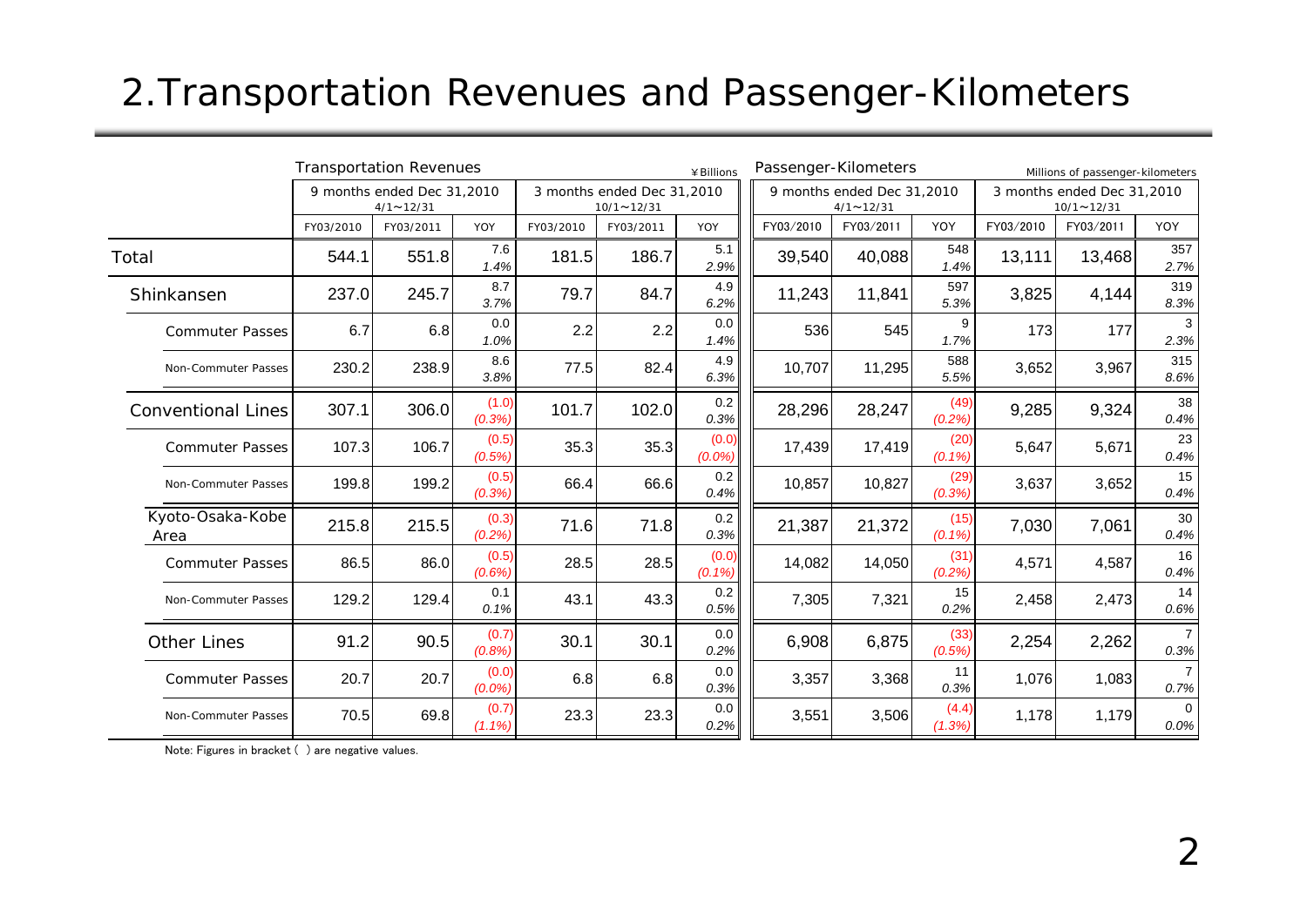## 3.Non-Consolidated Financial Results

|                           |                                |                                |                         |         |                                |                                |                         | ¥ Billions |
|---------------------------|--------------------------------|--------------------------------|-------------------------|---------|--------------------------------|--------------------------------|-------------------------|------------|
|                           | 9 months ended<br>Dec 31, 2009 | 9 months ended<br>Dec 31, 2010 | <b>YOY</b>              |         | 3 months ended<br>Dec 31, 2009 | 3 months ended<br>Dec 31, 2010 | YOY                     |            |
|                           | $4/1 \sim 12/31$               | $4/1 \sim 12/31$               | Increase/<br>(Decrease) | %       | $10/1 \sim 12/31$              | $10/1 \sim 12/31$              | Increase/<br>(Decrease) | %          |
|                           | А                              | B                              | $B-A$                   | $1-B/A$ | C                              | D                              | $D-C$                   | $1-D/C$    |
| <b>Operating Revenues</b> | 616.2                          | 625.6                          | 9.4                     | 1.5     | 205.6                          | 211.2                          | 5.6                     | 2.8        |
| Transportation revenues   | 544.1                          | 551.8                          | 7.6                     | 1.4     | 181.5                          | 186.7                          | 5.1                     | 2.9        |
| Other                     | 72.0                           | 73.7                           | 1.7                     | 2.4     | 24.0                           | 24.5                           | 0.4                     | 1.9        |
| <b>Operating Expenses</b> | 554.1                          | 537.1                          | (17.0)                  | (3.1)   | 182.1                          | 179.8                          | (2.3)                   | (1.3)      |
| Personnel costs           | 200.0                          | 175.0                          | (25.0)                  | (12.5)  | 65.8                           | 58.4                           | (7.3)                   | (11.2)     |
| Non personnel costs       | 223.1                          | 224.8                          | 1.6                     | 0.8     | 73.5                           | 76.3                           | 2.7                     | 3.7        |
| Energy costs              | 25.3                           | 25.2                           | (0.0)                   | (0.2)   | 8.1                            | 8.2                            | 0.0                     | 1.0        |
| Maintenance costs         | 85.4                           | 84.1                           | (1.2)                   | (1.5)   | 28.5                           | 28.6                           | 0.1                     | 0.4        |
| Miscellaneous costs       | 112.4                          | 115.4                          | 3.0                     | 2.7     | 36.7                           | 39.3                           | 2.5                     | 6.9        |
| Rental payments, etc.     | 18.9                           | 18.8                           | (0.0)                   | (0.2)   | 6.2                            | 6.2                            | (0.0)                   | (0.3)      |
| Taxes                     | 24.3                           | 24.7                           | 0.3                     | 1.5     | 6.1                            | 6.5                            | 0.3                     | 5.9        |
| Depreciation              | 87.6                           | 93.6                           | 5.9                     | 6.8     | 30.4                           | 32.3                           | 1.9                     | 6.4        |
| Operating Income          | 62.0                           | 88.4                           | 26.4                    | 42.6    | 23.4                           | 31.4                           | 8.0                     | 34.1       |
| Non-operating revenues    |                                |                                |                         |         |                                |                                |                         |            |
| and expenses              | (24.4)                         | (23.0)                         | 1.3                     | (5.7)   | (8.1)                          | (7.8)                          | 0.2                     | (3.2)      |
| Non-operating revenues    | 1.7                            | 2.4                            | 0.6                     |         | 0.5                            | 0.6                            | 0.0                     |            |
| Non-operating expenses    | 26.2                           | 25.5                           | (0.6)                   |         | 8.7                            | 8.4                            | (0.2)                   |            |
| <b>Recurring Profit</b>   | 37.5                           | 65.3                           | 27.8                    | 74.1    | 15.3                           | 23.5                           | 8.2                     | 53.9       |
| Extraordinary profit      |                                |                                |                         |         |                                |                                |                         |            |
| and loss, net             | 1.9                            | (0.5)                          | (2.4)                   |         | (0.2)                          | (0.5)                          | (0.3)                   |            |
| Extraordinary profit      | 19.2                           | 15.2                           | (3.9)                   |         | 7.9                            | 6.2                            | (1.7)                   |            |
| <b>Extraordinary loss</b> | 17.3                           | 15.8                           | (1.4)                   |         | 8.1                            | 6.7                            | (1.4)                   |            |
| Net Income                | 23.6                           | 38.4                           | 14.8                    | 62.6    | 9.0                            | 13.8                           | 4.8                     | 53.6       |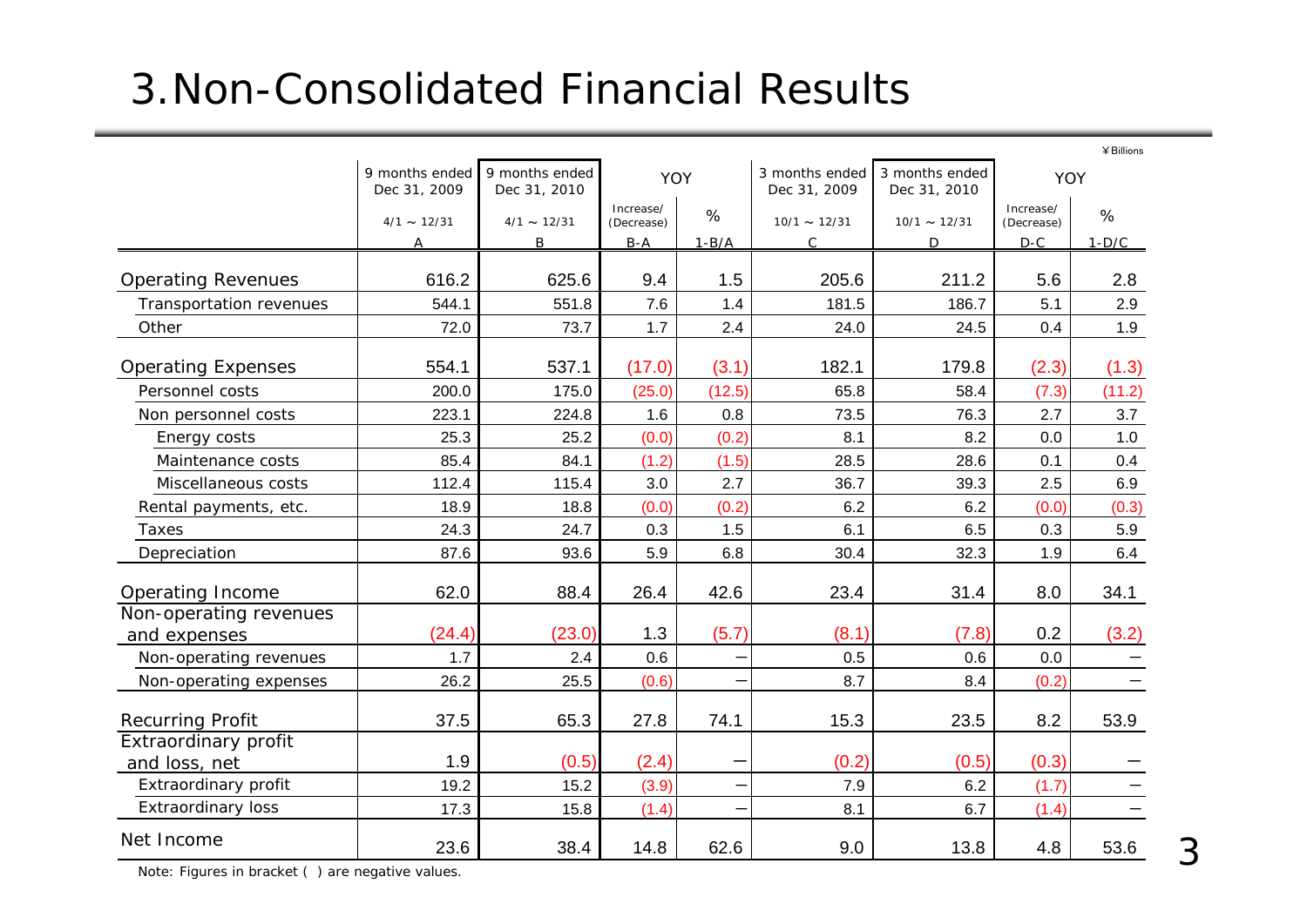#### 4.Consolidated Financial Results (Segment Information)

|                                          |                  |                                                 |                         |           |                   |                                               |                         | ¥ Billions |
|------------------------------------------|------------------|-------------------------------------------------|-------------------------|-----------|-------------------|-----------------------------------------------|-------------------------|------------|
|                                          | Dec 31, 2009     | 9 months ended   9 months ended<br>Dec 31, 2010 | YOY                     |           | Dec 31, 2009      | 3 months ended 3 months ended<br>Dec 31, 2010 | YOY                     |            |
|                                          | $4/1 \sim 12/31$ | $4/1 \sim 12/31$                                | Increase/<br>(Decrease) | %         | $10/1 \sim 12/31$ | $10/1 \sim 12/31$                             | Increase/<br>(Decrease) | %          |
|                                          | A                | B                                               | $B-A$                   | $1 - B/A$ | $\mathbf C$       | D                                             | $D - C$                 | $1-D/C$    |
| Operating Revenues* <sup>1</sup>         | 890.6            | 904.0                                           | 13.4                    | 1.5       | 299.5             | 308.4                                         | 8.8                     | 3.0        |
| Transportation                           | 601.8            | 609.2                                           | 7.4                     | 1.2       | 200.9             | 205.9                                         | 4.9                     | 2.5        |
| Sales of goods and food services         | 152.3            | 151.9                                           | (0.3)                   | (0.2)     | 51.6              | 52.1                                          | 0.5                     | 1.1        |
| Sales of goods and food services         | 99.9             | 100.1                                           | 0.2                     | 0.2       | 32.6              | 33.1                                          | 0.4                     | 1.5        |
| JR Kyoto Isetan Department Store         | 47.5             | 47.5                                            | (0.0)                   | (0.1)     | 17.1              | 17.3                                          | 0.1                     | 1.2        |
| Real estate                              | 53.8             | 54.0                                            | 0.1                     | 0.2       | 17.3              | 18.0                                          | 0.7                     | 4.1        |
| Shopping center                          | 35.0             | 36.0                                            | 0.9                     | 2.8       | 11.8              | 12.3                                          | 0.4                     | 3.9        |
| Real estate lease and sale* <sup>3</sup> | 17.6             | 16.7                                            | (0.9)                   | (5.5)     | 5.0               | 5.3                                           | 0.2                     | 4.7        |
|                                          | [2.5]            | [0.6]                                           | (1.9)                   | (74.6)    | [0.0]             | [0.0]                                         | (0.0)                   | (87.6)     |
| Other businesses                         | 82.6             | 88.8                                            | 6.2                     | 7.5       | 29.5              | 32.2                                          | 2.6                     | 8.9        |
| Hotel                                    | 24.9             | 24.7                                            | (0.1)                   | (0.7)     | 9.0               | 8.9                                           | (0.1)                   | (2.0)      |
| Nippon Travel Agency                     | 27.2             | 27.9                                            | 0.6                     | 2.4       | 10.3              | 10.5                                          | 0.2                     | 2.2        |
| Operating Income* <sup>2</sup>           | 72.1             | 102.1                                           | 30.0                    | 41.6      | 28.2              | 37.4                                          | 9.1                     | 32.6       |
| Transportation                           | 52.0             | 77.8                                            | 25.8                    | 49.6      | 20.1              | 27.9                                          | 7.7                     | 38.7       |
| Sales of goods and food services         | 2.4              | 3.5                                             | 1.0                     | 42.9      | 0.9               | 1.4                                           | 0.5                     | 52.0       |
| Sales of goods and food services         | 1.7              | 2.8                                             | 1.1                     | 65.1      | 0.6               | 1.0                                           | 0.4                     | 72.3       |
| JR Kyoto Isetan Department Store         | 0.5              | 0.4                                             | (0.0)                   | (11.7)    | 0.2               | 0.3                                           | 0.0                     | 22.0       |
| Real estate                              | 17.5             | 17.0                                            | (0.4)                   | (2.3)     | 5.7               | 5.6                                           | (0.1)                   | (3.2)      |
| Shopping center                          | 5.1              | 5.6                                             | 0.4                     | 8.9       | 1.7               | 1.9                                           | 0.1                     | 11.3       |
| Real estate lease and sale               | 3.3              | 1.9                                             | (1.4)                   | (42.7)    | 0.9               | 0.4                                           | (0.4)                   | (48.1)     |
| Other businesses                         | (0.0)            | 3.0                                             | 3.0                     |           | 1.4               | 2.1                                           | 0.7                     | 50.3       |
| Hotel                                    | 1.4              | 1.5                                             | 0.0                     | 5.8       | 0.9               | 0.9                                           | (0.0)                   | (2.3)      |
| Nippon Travel Agency                     | (3.9)            | (1.5)                                           | 2.3                     |           | (0.7)             | (0.3)                                         | 0.4                     |            |

Note: Figures in bracket ( ) are negative values.

 $*$ <sup>1</sup> Operating revenues are the revenues from third parties ( = customers).

The breakdowns of operating revenues by each segment are the sums of revenues of major subsidiaries.

\*<sup>2</sup> The breakdowns of operating income by each segment are the sums of incomes of major subsidiaries before eliminating internal transactions.

 $*$ <sup>3</sup> Figures in bracket  $[$  are the sales of condominiums. (Included in Real estate lease and sale)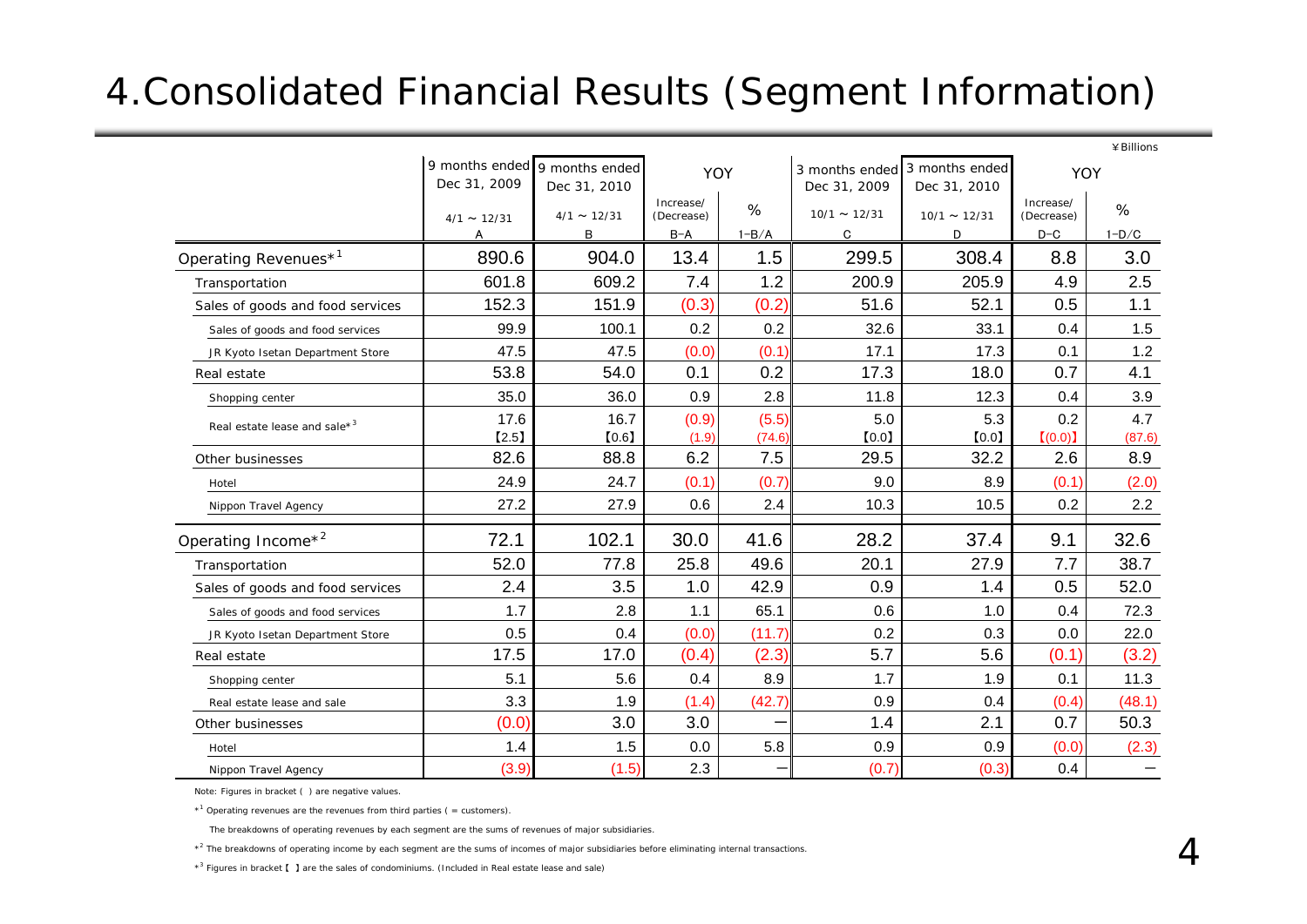|                                        |                  |                  |                         |           |                   |                   |                         | ¥Billions |
|----------------------------------------|------------------|------------------|-------------------------|-----------|-------------------|-------------------|-------------------------|-----------|
|                                        | 9 months ended   | 9 months ended   | YOY                     |           | 3 months ended    | 3 months ended    | YOY                     |           |
|                                        | Dec 31, 2009     | Dec 31, 2010     |                         |           | Dec 31, 2009      | Dec 31, 2010      |                         |           |
|                                        | $4/1 \sim 12/31$ | $4/1 \sim 12/31$ | Increase/<br>(Decrease) | %         | $10/1 \sim 12/31$ | $10/1 \sim 12/31$ | Increase/<br>(Decrease) | %         |
|                                        | A                | B                | $B-A$                   | $1 - B/A$ | C                 | D                 | $D-C$                   | $1-D/C$   |
| <b>Operating Revenues</b>              | 890.6            | 904.0            | 13.4                    | 1.5       | 299.5             | 308.4             | 8.8                     | 3.0       |
|                                        |                  |                  |                         |           |                   |                   |                         |           |
| <b>Operating Expenses</b>              | 818.5            | 801.9            | (16.5)                  | (2.0)     | 271.3             | 271.0             | (0.3)                   | (0.1)     |
| Operating Income                       | 72.1             | 102.1            | 30.0                    | 41.6      | 28.2              | 37.4              | 9.1                     | 32.6      |
| Non-operating revenues<br>and expenses | (24.8)           | (22.7)           | 2.1                     | (8.5)     | (8.5)             | (7.6)             | 0.8                     | (9.6)     |
|                                        |                  |                  |                         |           |                   |                   |                         |           |
| Non-operating revenues                 | 2.1              | 4.2              | 2.0                     | —         | 0.7               | 1.2               | 0.5                     |           |
| Non-operating expenses                 | 26.9             | 26.9             | (0.0)                   |           | 9.2               | 8.9               | (0.2)                   |           |
| <b>Recurring Profit</b>                | 47.2             | 79.4             | 32.1                    | 67.9      | 19.7              | 29.7              | 10.0                    | 50.8      |
| Extraordinary profit and               |                  |                  |                         |           |                   |                   |                         |           |
| loss, net                              | (2.1)            | (1.2)            | 0.8                     |           | (2.6)             | (1.3)             | 1.3                     |           |
|                                        |                  |                  |                         |           |                   |                   |                         |           |
| Extraordinary profit                   | 20.4             | 16.2             | (4.2)                   |           | 8.6               | 6.3               | (2.2)                   |           |
| Extraordinary loss                     | 22.6             | 17.4             | (5.1)                   |           | 11.2              | 7.6               | (3.6)                   |           |
| Net Income                             | 25.7             | 46.0             | 20.2                    | 78.8      | 8.5               | 17.2              | 8.6                     | 100.6     |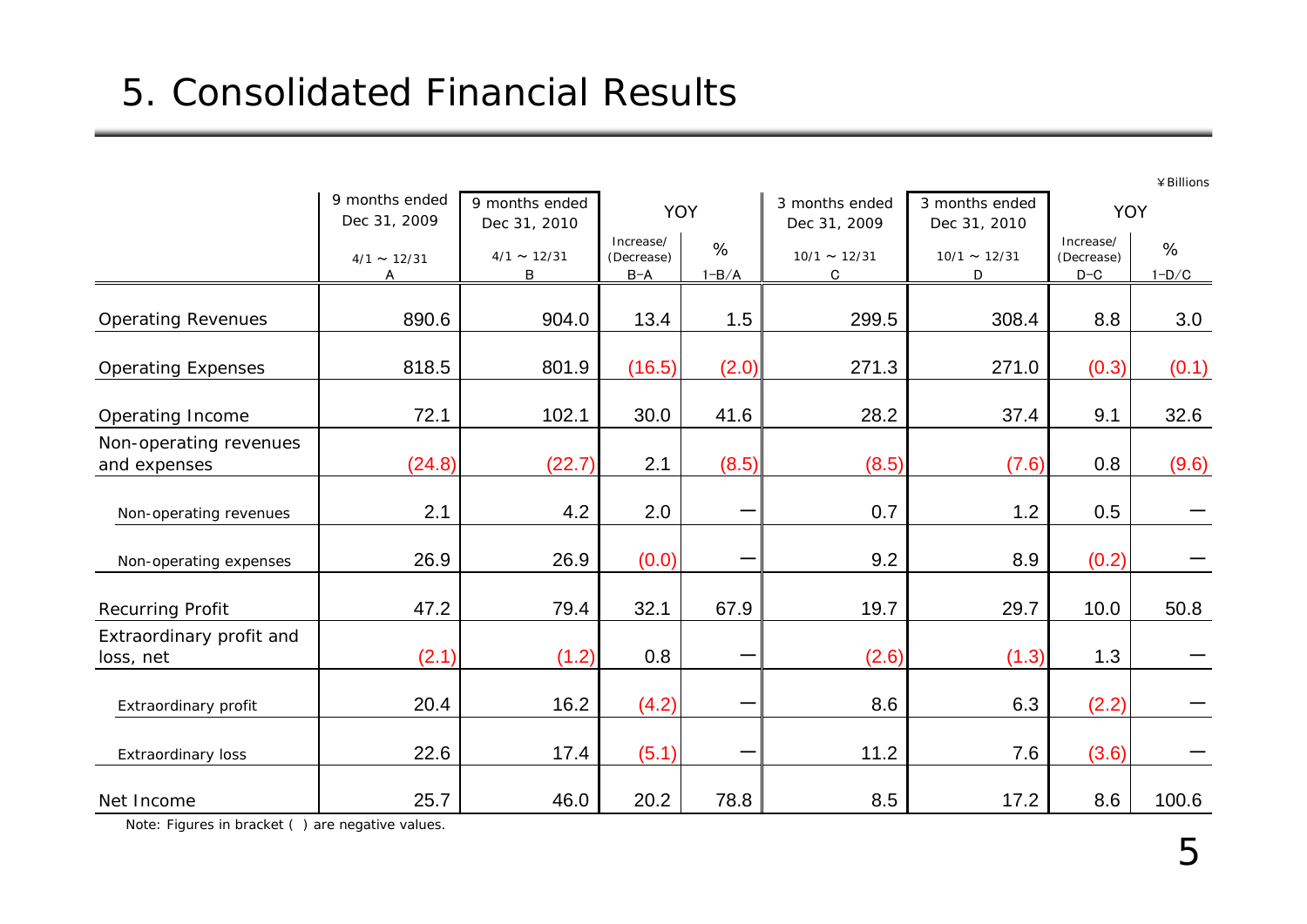|                                |                              |                                                                     |                                                                     |                     |       | ¥ Billions                                       |
|--------------------------------|------------------------------|---------------------------------------------------------------------|---------------------------------------------------------------------|---------------------|-------|--------------------------------------------------|
|                                | Year ended<br>March 31, 2010 | Forecast as of<br>Oct 28, 2010 for<br>year ending<br>March 31, 2011 | Forecast as of<br>Jan 31, 2011 for<br>year ending<br>March 31, 2011 | YOY<br>Increase/    | %     | <b>Difference</b><br>between<br>the<br>forecasts |
|                                | A                            | B                                                                   | C                                                                   | (Decrease)<br>$C-A$ | C/A   | $C - B$                                          |
|                                |                              |                                                                     |                                                                     |                     |       |                                                  |
| <b>Transportation Revenues</b> | 720.0                        | 726.0                                                               | 730.0                                                               | 9.9                 | 1.4   | 4.0                                              |
|                                |                              |                                                                     |                                                                     |                     |       |                                                  |
| Shinkansen                     | 312.4                        | 320.2                                                               | 323.5                                                               | 11.1                | 3.6   | 3.3                                              |
|                                |                              |                                                                     |                                                                     |                     |       |                                                  |
| <b>Conventional Lines</b>      | 407.5                        | 405.6                                                               | 406.3                                                               | (1.1)               | (0.3) | 0.6                                              |
|                                |                              |                                                                     |                                                                     |                     |       |                                                  |
| Kyoto-Osaka-Kobe Area          | 286.1                        | 285.7                                                               | 285.8                                                               | (0.2)               | (0.1) | 0.1                                              |
|                                |                              |                                                                     |                                                                     |                     |       |                                                  |
| <b>Other Lines</b>             | 121.4                        | 119.9                                                               | 120.5                                                               | (0.8)               | (0.7) | 0.5                                              |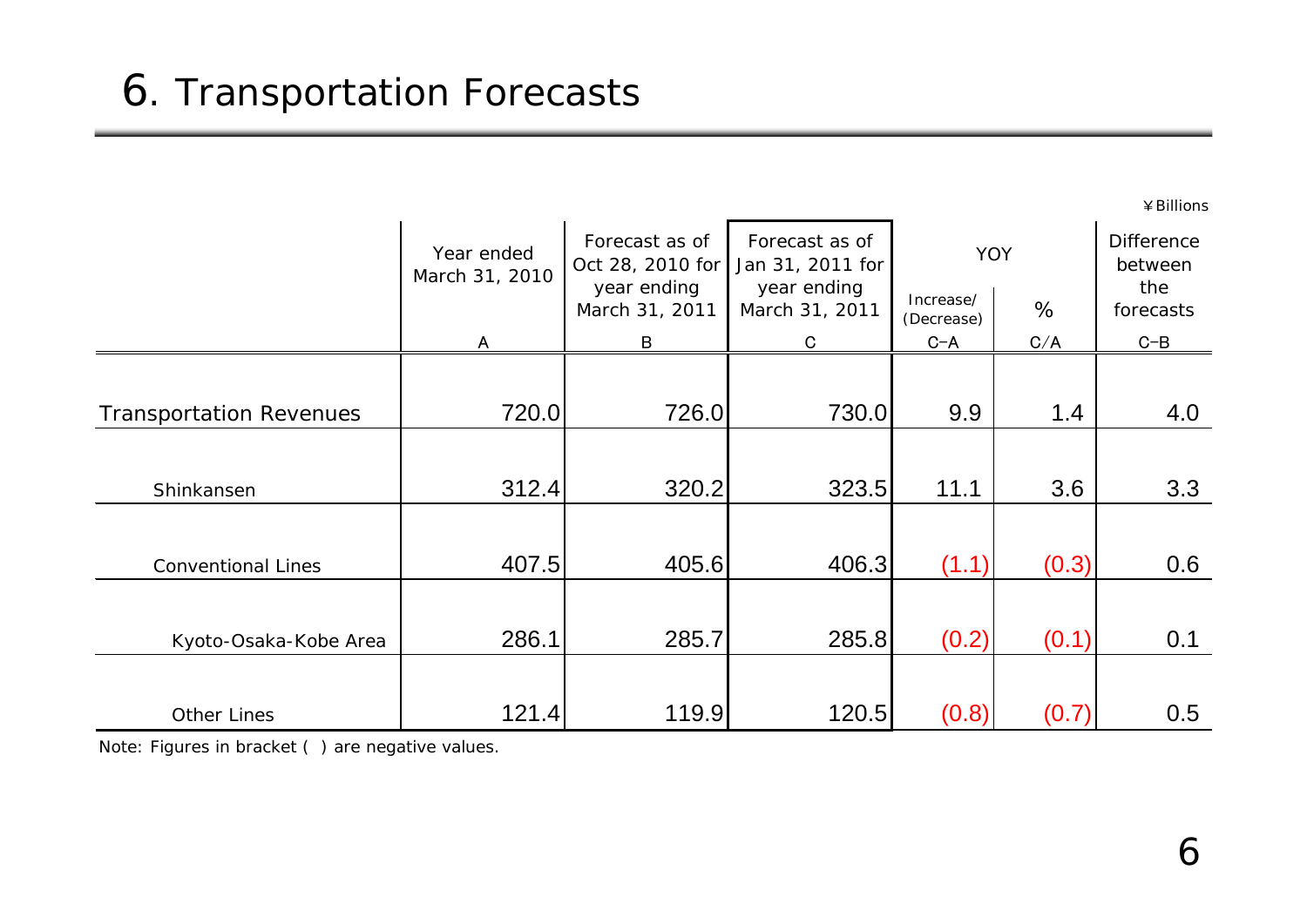#### 7. Non-Consolidated Financial Forecasts

|                                     |          |                                           |                                                                                                       |                                |        | ¥ Billions                                    |
|-------------------------------------|----------|-------------------------------------------|-------------------------------------------------------------------------------------------------------|--------------------------------|--------|-----------------------------------------------|
|                                     | 31, 2010 | ending March 31, ending March 31,<br>2011 | Forecast as of Oct Forecast as of Jan<br>Year ended March 28, 2010 for year 31, 2011 for year<br>2011 | YOY<br>Increase/<br>(Decrease) | %      | <b>Difference</b><br>between the<br>forecasts |
|                                     | A        | B                                         | C                                                                                                     | $C-A$                          | C/A    | $C - B$                                       |
| <b>Operating Revenues</b>           | 816.7    | 827.0                                     | 831.0                                                                                                 | 14.2                           | 1.7    | 4.0                                           |
| Transportation revenues             | 720.0    | 726.0                                     | 730.0                                                                                                 | 9.9                            | 1.4    | 4.0                                           |
| Other                               | 96.7     | 101.0                                     | 101.0                                                                                                 | 4.2                            | 4.4    |                                               |
| <b>Operating Expenses</b>           | 758.2    | 753.0                                     | 753.0                                                                                                 | (5.2)                          | (0.7)  |                                               |
| Personnel costs                     | 265.2    | 234.0                                     | 234.0                                                                                                 | (31.2)                         | (11.8) |                                               |
| Non personnel costs                 | 318.6    | 334.0                                     | 334.0                                                                                                 | 15.3                           | 4.8    |                                               |
| Energy costs                        | 33.5     | 34.0                                      | 34.0                                                                                                  | 0.4                            | 1.2    |                                               |
| Maintenance costs                   | 128.1    | 138.0                                     | 138.0                                                                                                 | 9.8                            | 7.7    |                                               |
| Miscellaneous costs                 | 156.9    | 162.0                                     | 162.0                                                                                                 | 5.0                            | 3.2    |                                               |
| Rental payments, etc.               | 25.0     | 25.0                                      | 25.0                                                                                                  | (0.0)                          | (0.4)  |                                               |
| Taxes                               | 29.3     | 30.0                                      | 30.0                                                                                                  | 0.6                            | 2.2    |                                               |
| Depreciation                        | 119.9    | 130.0                                     | 130.0                                                                                                 | 10.0                           | 8.4    |                                               |
| Operating Income                    | 58.5     | 74.0                                      | 78.0                                                                                                  | 19.4                           | 33.3   | 4.0                                           |
| Non-operating revenues and expenses | (28.7)   | (28.0)                                    | (28.0)                                                                                                | 0.7                            | (2.4)  |                                               |
| Non-operating revenues              | 6.0      | 6.4                                       | 6.4                                                                                                   | 0.3                            |        |                                               |
| Non-operating expenses              | 34.7     | 34.4                                      | 34.4                                                                                                  | (0.3)                          |        |                                               |
| <b>Recurring Profit</b>             | 29.8     | 46.0                                      | 50.0                                                                                                  | 20.1                           | 67.8   | 4.0                                           |
| Extraordinary profit and loss, net  | 4.4      |                                           |                                                                                                       |                                |        |                                               |
| Extraordinary profit                | 52.8     |                                           |                                                                                                       |                                |        |                                               |
| Extraordinary loss                  | 48.3     |                                           |                                                                                                       |                                |        |                                               |
| Net Income                          | 20.5     | 27.5                                      | 30.0                                                                                                  | 9.4                            | 45.8   | 2.5                                           |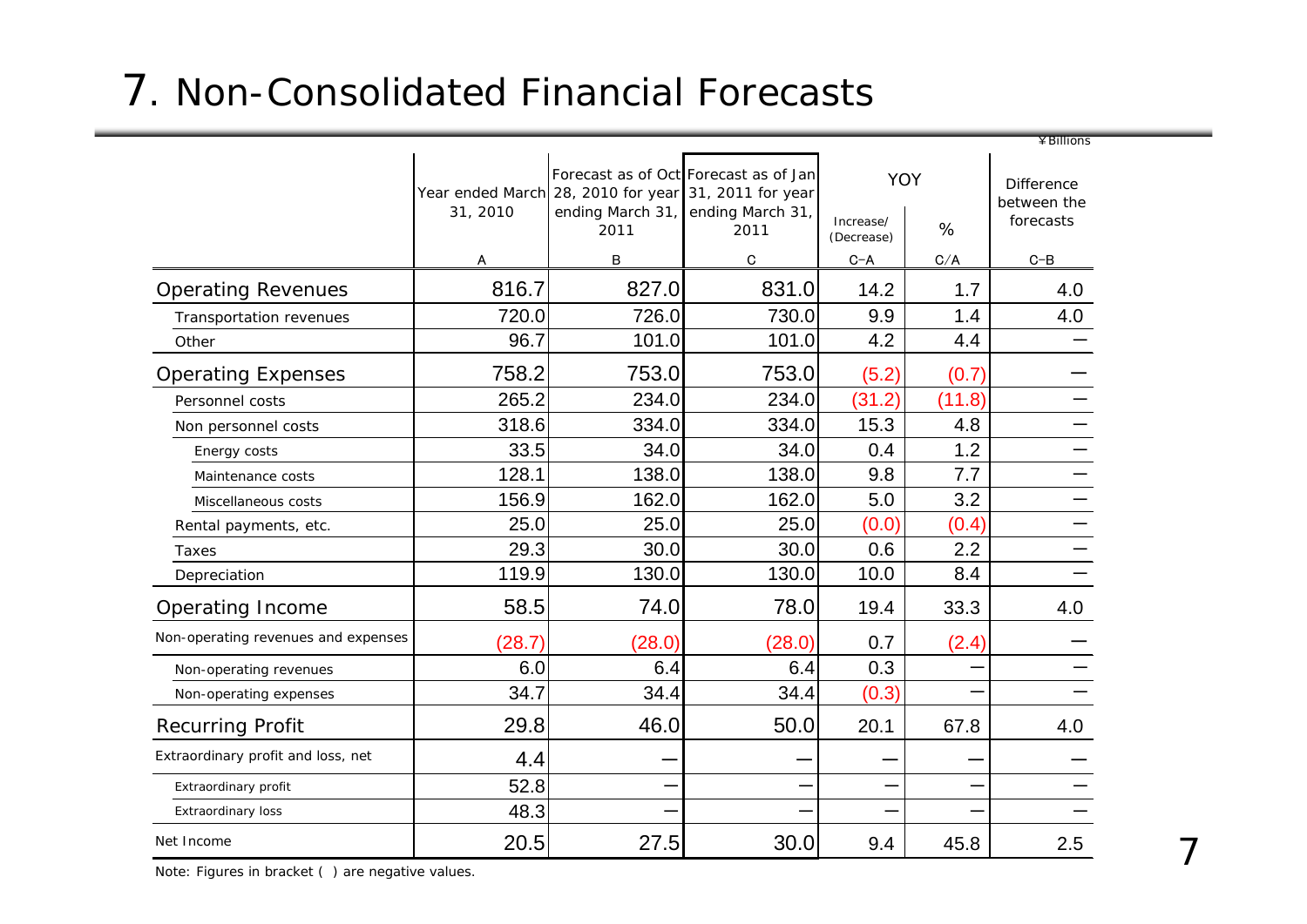#### 8.Consolidated Financial Forecasts (Segment Information)

|                                          |               |                                                                                                   |                                               |                                |              | ¥ Billions                                       |
|------------------------------------------|---------------|---------------------------------------------------------------------------------------------------|-----------------------------------------------|--------------------------------|--------------|--------------------------------------------------|
|                                          | 31, 2010      | Year ended March 28, 2010 for year 31, 2011 for year<br>ending March 31, ending March 31,<br>2011 | Forecast as of Oct Forecast as of Jan<br>2011 | YOY<br>Increase/<br>(Decrease) | %            | <b>Difference</b><br>between<br>the<br>forecasts |
|                                          | A             | B                                                                                                 | C                                             | $C - A$                        | C/A          | $C - B$                                          |
| Operating Revenues <sup>*1</sup>         | 1,190.1       | 1,204.5                                                                                           | 1,213.0                                       | 22.8                           | 1.9          | 8.5                                              |
| Transportation                           | 797.4         | 805.4                                                                                             | 809.4                                         | 11.9                           | 1.5          | 4.0                                              |
| Sales of goods and food services         | 201.9         | 199.2                                                                                             | 201.9                                         | (0.0)                          | 0.0          | 2.7                                              |
| Sales of goods and food services         | 131.7         | 130.3                                                                                             | 132.5                                         | 0.7                            | 0.6          | 2.1                                              |
| JR Kyoto Isetan Department Store         | 63.9          | 63.5                                                                                              | 64.1                                          | 0.1                            | 0.3          | 0.5                                              |
| Real estate                              | 70.9          | 74.2                                                                                              | 75.3                                          | 4.3                            | 6.1          | 1.1                                              |
| Shopping center                          | 46.7          | 46.8                                                                                              | 47.8                                          | 1.0                            | 2.2          | 1.0                                              |
| Real estate lease and sale* <sup>3</sup> | 22.7<br>[2.5] | 25.9<br>[4.3]                                                                                     | 26.0<br>[4.5]                                 | 3.2<br>[2.0]                   | 14.5<br>78.7 | 0.0<br>0.2                                       |
| Other businesses                         | 119.6         | 125.7                                                                                             | 126.4                                         | 6.7                            | 5.6          | 0.7                                              |
| Hotel                                    | 33.0          | 32.9                                                                                              | 32.7                                          | (0.3)                          | (0.9)        | (0.2)                                            |
| Nippon Travel Agency                     | 38.2          | 38.5                                                                                              | 39.5                                          | 1.2                            | 3.3          | 0.9                                              |
| Operating Income* <sup>2</sup>           | 76.5          | 89.5                                                                                              | 95.5                                          | 18.9                           | 24.8         | 6.0                                              |
| Transportation                           | 45.2          | 59.8                                                                                              | 64.0                                          | 18.7                           | 41.6         | 4.2                                              |
| Sales of goods and food services         | 3.1           | 2.4                                                                                               | 3.2                                           | 0.0                            | 0.8          | 0.8                                              |
| Real estate                              | 22.5          | 21.0                                                                                              | 21.7                                          | (0.8)                          | (3.6)        | 0.7                                              |
| Other businesses                         | 6.7           | 7.8                                                                                               | 8.1                                           | 1.3                            | 20.4         | 0.3                                              |

Note: Figures in bracket ( ) are negative values.

\*1 Operating revenues are the revenues from third parties ( = customers).

The breakdowns of operating revenues by each segment are the sums of revenues of major subsidiaries.

\*2 The breakdowns of operating income by each segment are the sums of incomes of major subsidiaries before eliminating internal transactions.

\*3 Figures in bracket 【 】 are the sales of condominiums. (Included in Real estate lease and sale)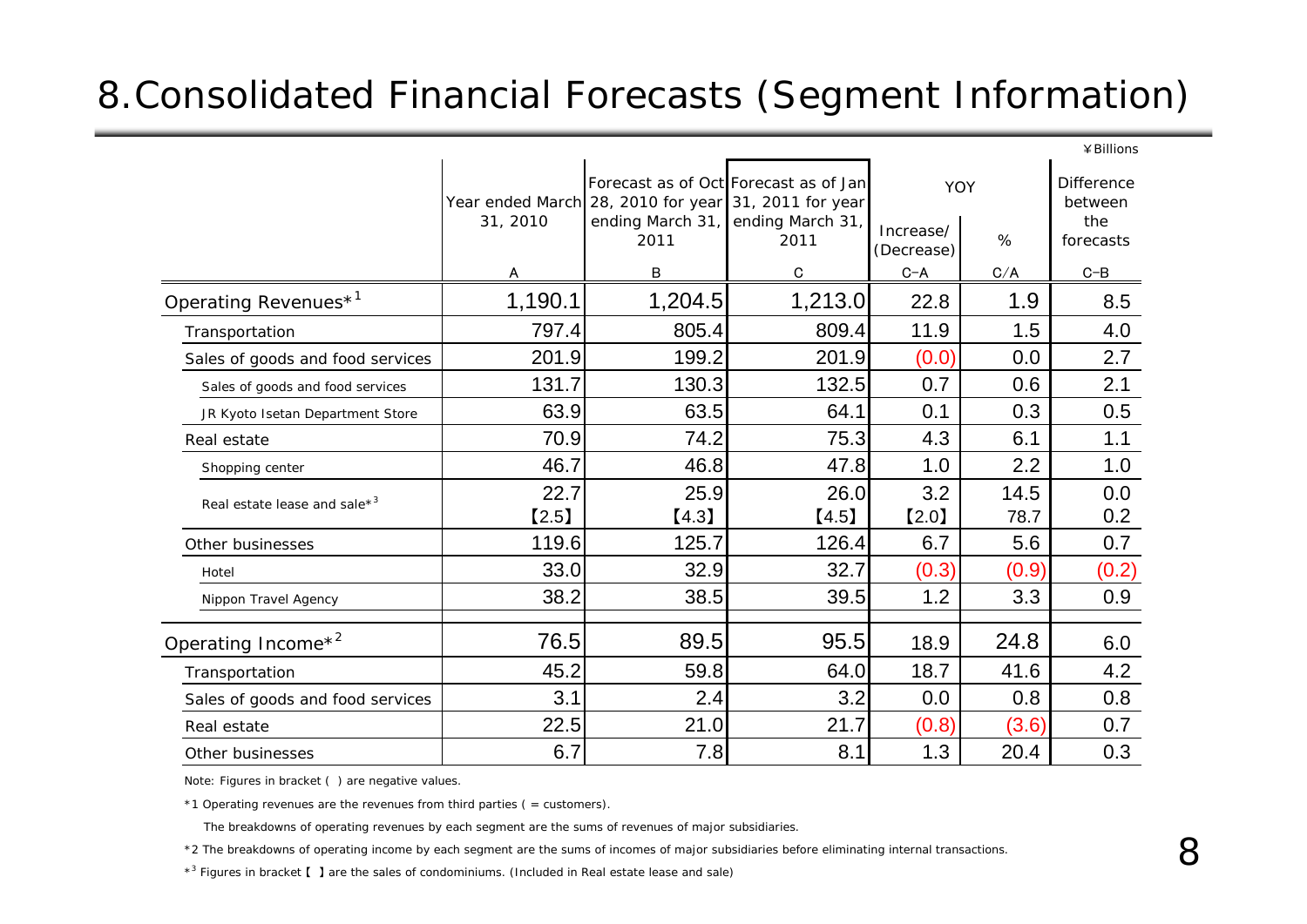### 9. Consolidated Financial Forecasts

|                                        |           |                                                                          |                                                           |                         |      | ¥ Billions                          |
|----------------------------------------|-----------|--------------------------------------------------------------------------|-----------------------------------------------------------|-------------------------|------|-------------------------------------|
|                                        | 31, 2010  | Year ended March 28, 2010 for year 31, 2011 for year<br>ending March 31, | Forecast as of Oct Forecast as of Jan<br>ending March 31, | YOY                     |      | <b>Difference</b><br>between<br>the |
|                                        |           | 2011                                                                     | 2011                                                      | Increase/<br>(Decrease) | %    | forecasts                           |
|                                        | А         | B                                                                        | C                                                         | $C - A$                 | C/A  | $C - B$                             |
| <b>Operating Revenues</b>              | 1,190.1   | 1,204.5                                                                  | 1,213.0                                                   | 22.8                    | 1.9  | 8.5                                 |
| <b>Operating Expenses</b>              | 1,113.6   | 1,115.0                                                                  | 1,117.5                                                   | 3.8                     | 0.3  | 2.5                                 |
| <b>Operating Income</b>                | 76.5      | 89.5                                                                     | 95.5                                                      | 18.9                    | 24.8 | 6.0                                 |
| Non-operating revenues and<br>expenses | (28.4)    | (29.0)                                                                   | (29.0)                                                    | (0.5)                   | 2.0  |                                     |
| Non-operating revenues                 | 7.6       | 7.8                                                                      | 7.8                                                       | 0.1                     |      |                                     |
| Non-operating expenses                 | 36.0      | 36.8                                                                     | 36.8                                                      | 0.7                     |      |                                     |
| <b>Recurring Profit</b>                | 48.1      | 60.5                                                                     | 66.5                                                      | 18.3                    | 38.2 | 6.0                                 |
| Extraordinary profit and<br>loss, net  | (4.4)     | (3.5)                                                                    | (3.5)                                                     | 0.9                     |      |                                     |
| Extraordinary profit                   | 54.4      |                                                                          |                                                           |                         |      |                                     |
| <b>Extraordinary loss</b>              | 58.8      |                                                                          |                                                           |                         |      |                                     |
| Net Income                             | 24.8      | 34.5                                                                     | 38.0                                                      | 13.1                    | 52.9 | 3.5                                 |
|                                        |           |                                                                          |                                                           |                         |      |                                     |
| Net income per share<br>(¥)            | 12,837.31 | 17,816.42                                                                | 19,623.88                                                 |                         |      |                                     |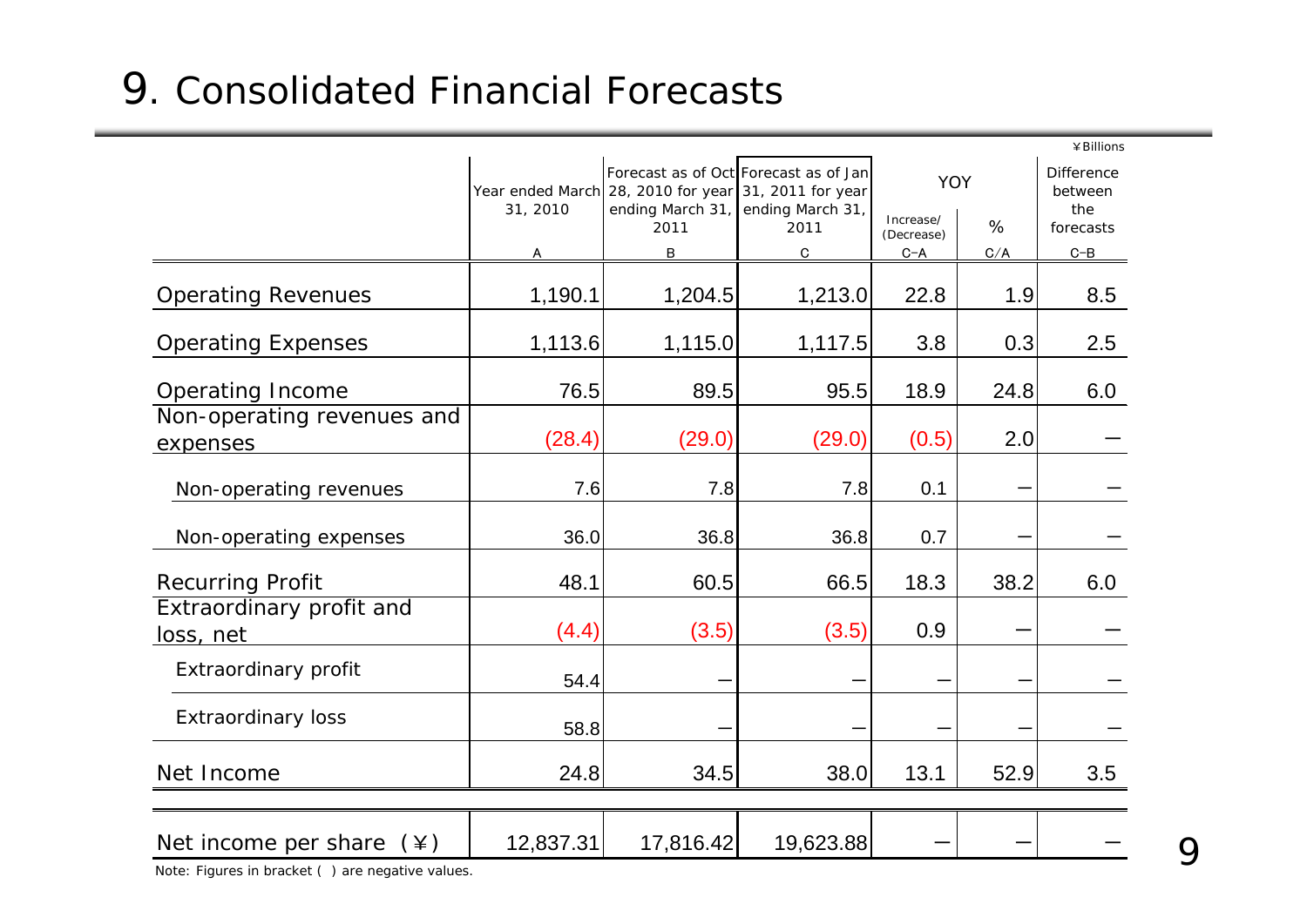#### 10. Consolidated Financial Situation and Statements of Cash Flow

|                                                                                                 |                                   |                                 | ¥ Billions                                     |
|-------------------------------------------------------------------------------------------------|-----------------------------------|---------------------------------|------------------------------------------------|
|                                                                                                 | Year ended March<br>31, 2010<br>A | Year ended Dec 31,<br>2010<br>B | <b>YOY</b><br>increase/<br>(decrease)<br>$B-A$ |
| Assets                                                                                          | 2,546.3                           | 2,653.7                         | 107.3                                          |
| Liabilities                                                                                     | 1,844.2                           | 1,921.1                         | 76.8                                           |
| Net assets                                                                                      | 702.1                             | 732.6                           | 30.5                                           |
| Balanceof Long-term Debt and<br>Payables at the end of FY<br><b>[Average interest rate (%)]</b> | 1,038.9<br>[3.19]                 | 1,116.0<br>$[3.02]$             | 77.0                                           |
| Equity ratio $(\%)$                                                                             | 26.3                              | 26.4                            |                                                |
| Net assets per share $(*)$                                                                      | 345,568.31                        | 361,507.21                      |                                                |

|                                                              | 9 months ended<br>Dec 31, 2009<br>$4/1 \sim 12/31$<br>A | 9 months ended<br>Dec 31, 2010<br>$4/1 \sim 12/31$<br>B | YOY<br>increase/<br>(decrease)<br>$B-A$ |
|--------------------------------------------------------------|---------------------------------------------------------|---------------------------------------------------------|-----------------------------------------|
| Cash flows from operating activities                         | 102.8                                                   | 143.5                                                   | 40.7                                    |
| Cash flows from investing activities                         | (149.6)                                                 | (179.4)                                                 | (29.8)                                  |
| Free cash flows                                              | (46.8)                                                  | (35.9)                                                  | 10.8                                    |
| Cash flows from financing activities                         | 61.1                                                    | 70.9                                                    | 9.7                                     |
| Change in cash and cash equivalents, net                     | 17.0                                                    | 35.0                                                    | 18.0                                    |
| Cash and cash equivalents<br>at the end of the period        | 58.1                                                    | 86.1                                                    | 27.9                                    |
| Capital Expenditure                                          | 130.7                                                   | 153.7                                                   | 22.9                                    |
| Excluding a portion contributed<br>by local governments etc. | 114.2                                                   | 143.0                                                   | 28.8                                    |
| Depreciation                                                 | 103.8                                                   | 109.6                                                   | 5.8                                     |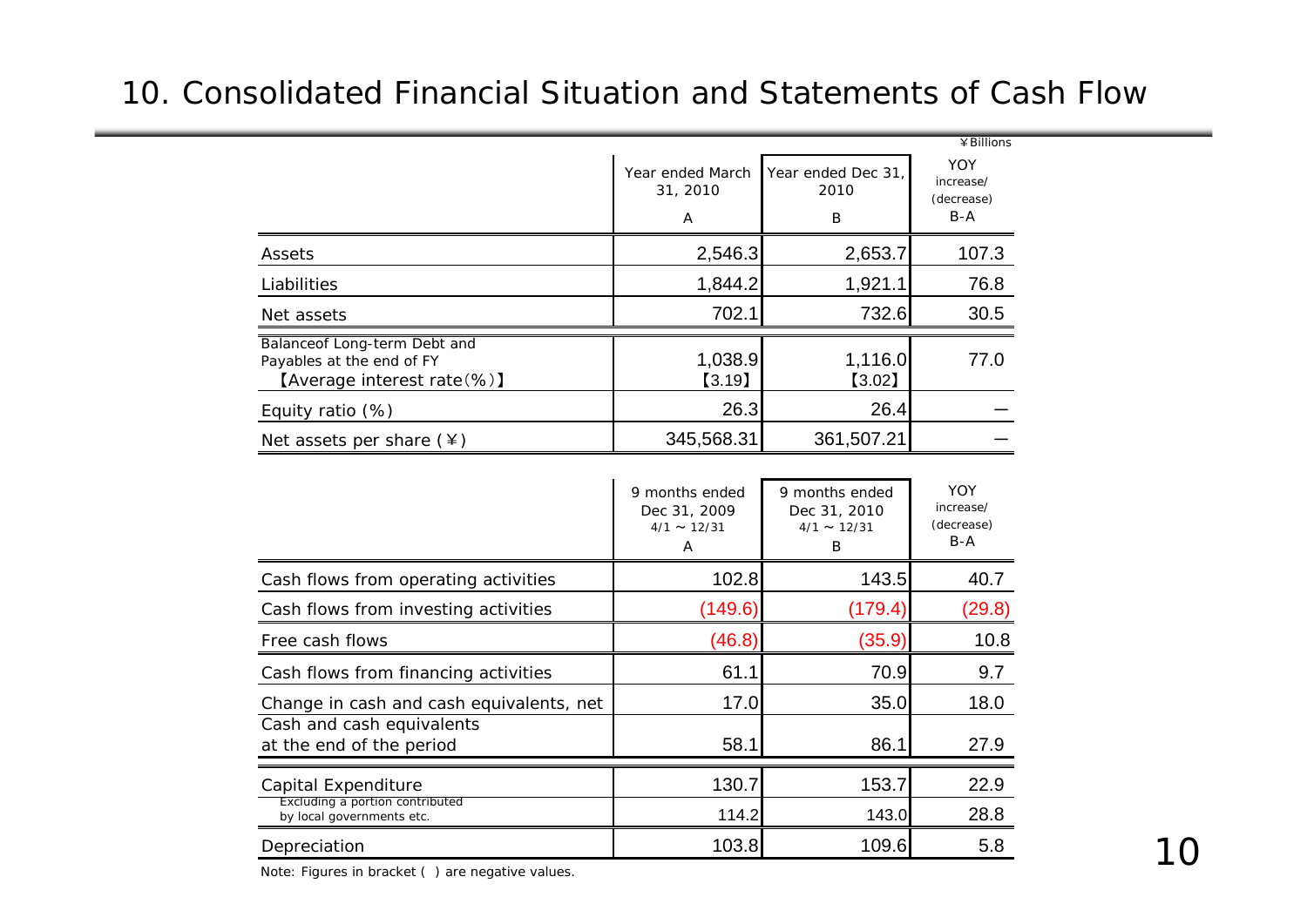Persons, ¥Billions

|                           | 2009<br>$4/1 \sim 12/31$ | 9 months ended Dec 31, 9 months ended Dec 31,<br>2010<br>$4/1 \sim 12/31$ | Year ended<br>March 31, 2010<br>$4/1 \sim 3/31$ | Forecast as of Jan 31,<br>2011 for year ending<br>March 31, 2011 |
|---------------------------|--------------------------|---------------------------------------------------------------------------|-------------------------------------------------|------------------------------------------------------------------|
| ROA (%, Consolidated)     | 2.9                      | 3.9 <sub>l</sub>                                                          |                                                 |                                                                  |
| ROE (%, Consolidated)     | 3.9                      | 6.7                                                                       |                                                 | 5.6                                                              |
| EBITDA (Consolidated)     | 175.9                    | 211.8                                                                     | 218.4                                           | 248.5                                                            |
| Dividends per share $(*)$ |                          |                                                                           | 7,000                                           | 8,000                                                            |

 $*$  EBITDA = Operating Income  $+$  Depreciation

|                                                                    | 2009<br>$4/1 \sim 12/31$ |        | 9 months ended Dec 31, 9 months ended Dec 31,<br>2010<br>$4/1 \sim 12/31$ |        | Year ended<br>March 31, 2010<br>$4/1 \sim 3/31$                                                     |        | Forecast as of Jan 31,<br>2011 for year ending<br>March 31, 2011 |                                 |
|--------------------------------------------------------------------|--------------------------|--------|---------------------------------------------------------------------------|--------|-----------------------------------------------------------------------------------------------------|--------|------------------------------------------------------------------|---------------------------------|
|                                                                    |                          |        |                                                                           |        | Consolidated   Non-Consolidated   Consolidated   Non-Consolidated   Consolidated   Non-Consolidated |        |                                                                  | Consolidated   Non-Consolidated |
| No. of employees at the end of period                              | 46,312                   | 26,550 | 45,909                                                                    | 26,799 | 46,104                                                                                              | 26,443 |                                                                  |                                 |
| <b>Retirement Payment Costs</b>                                    | 46.6                     | 42.3   | 21.8                                                                      | 19.0   | 60.8                                                                                                | 56.3   |                                                                  | 25.5                            |
| Service & Interest cost                                            |                          | 14.4   |                                                                           | 13.7   |                                                                                                     | 19.0   |                                                                  | 18.4                            |
| Amortization of net retirement benefit obligation<br>at transition |                          | 22.6   |                                                                           |        |                                                                                                     | 30.1   |                                                                  |                                 |
| Amortization of actuarial loss                                     |                          | 5.3    |                                                                           | 5.2    |                                                                                                     | 7.0    |                                                                  | 7.0                             |
| No. of employees entitled to retirement<br>payment                 | 1,587                    | 738    | 1,681                                                                     | 823    | 2,596                                                                                               | 1,047  |                                                                  | 1,156                           |
| Financial Expenses, net                                            | (25.4)                   | (24.7) | (24.9)                                                                    | (24.0) | (33.6)                                                                                              | (32.9) | (33.4)                                                           | (32.2)                          |
| Interest and dividend income                                       | 0.3                      | 1.0    | 0.3                                                                       | 1.0    | 0.6                                                                                                 | 1.2    | 0.6                                                              | 1.3                             |
| Interest expenses                                                  | 25.8                     | 25.7   | 25.3                                                                      | 25.1   | (34.3)                                                                                              | (34.1) | (34.0)                                                           | (33.5)                          |